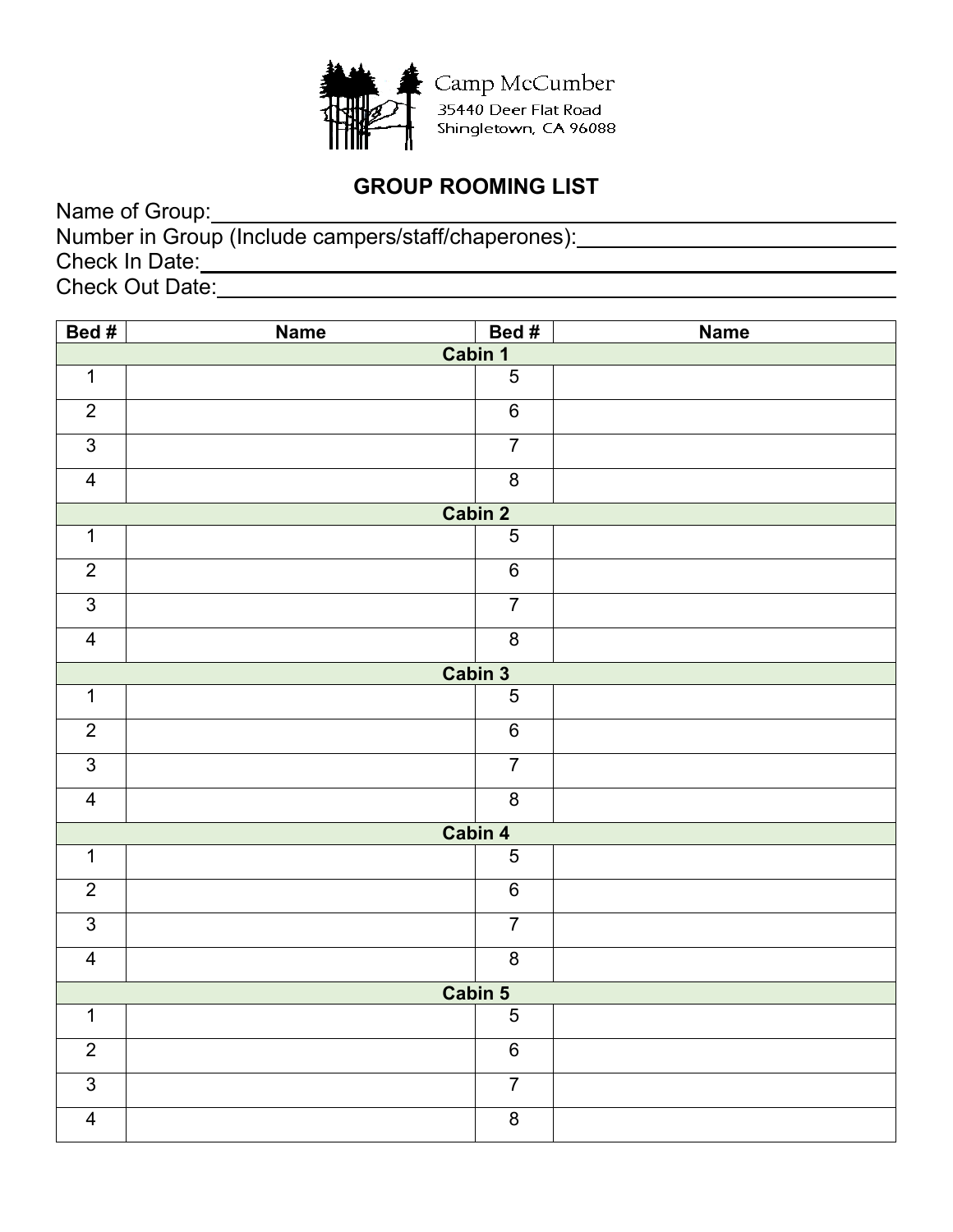

Camp McCumber<br>35440 Deer Flat Road<br>Shingletown, CA 96088

|                | Cabin 6  |                |  |  |
|----------------|----------|----------------|--|--|
| $\mathbf 1$    |          | $\overline{5}$ |  |  |
| $\overline{2}$ |          | $\,6\,$        |  |  |
| $\mathfrak{S}$ |          | $\overline{7}$ |  |  |
| $\overline{4}$ |          | $\overline{8}$ |  |  |
|                | Cabin 7  |                |  |  |
| $\overline{1}$ |          | $\overline{5}$ |  |  |
| $\overline{2}$ |          | $\overline{6}$ |  |  |
| $\overline{3}$ |          | $\overline{7}$ |  |  |
| $\overline{4}$ |          | $\bf 8$        |  |  |
|                | Cabin 8  |                |  |  |
| $\overline{1}$ |          | $\overline{5}$ |  |  |
| $\overline{2}$ |          | $\,6\,$        |  |  |
| $\overline{3}$ |          | $\overline{7}$ |  |  |
| $\overline{4}$ |          | $\overline{8}$ |  |  |
|                | Cabin 9  |                |  |  |
| $\mathbf 1$    |          | $\overline{5}$ |  |  |
| $\overline{2}$ |          | $\,6\,$        |  |  |
| $\overline{3}$ |          | $\overline{7}$ |  |  |
| $\overline{4}$ |          | $\bf 8$        |  |  |
|                | Cabin 10 |                |  |  |
| $\mathbf 1$    |          | $\overline{5}$ |  |  |
| $\overline{2}$ |          | $\,6\,$        |  |  |
| $\overline{3}$ |          | $\overline{7}$ |  |  |
| $\overline{4}$ |          | $\overline{8}$ |  |  |
| Cabin 11       |          |                |  |  |
| $\mathbf 1$    |          | $\,6\,$        |  |  |
| $\overline{2}$ |          | $\overline{7}$ |  |  |
| $\overline{3}$ |          | $\bf 8$        |  |  |
| $\overline{4}$ |          | $\overline{9}$ |  |  |
| $\overline{5}$ |          | $10\,$         |  |  |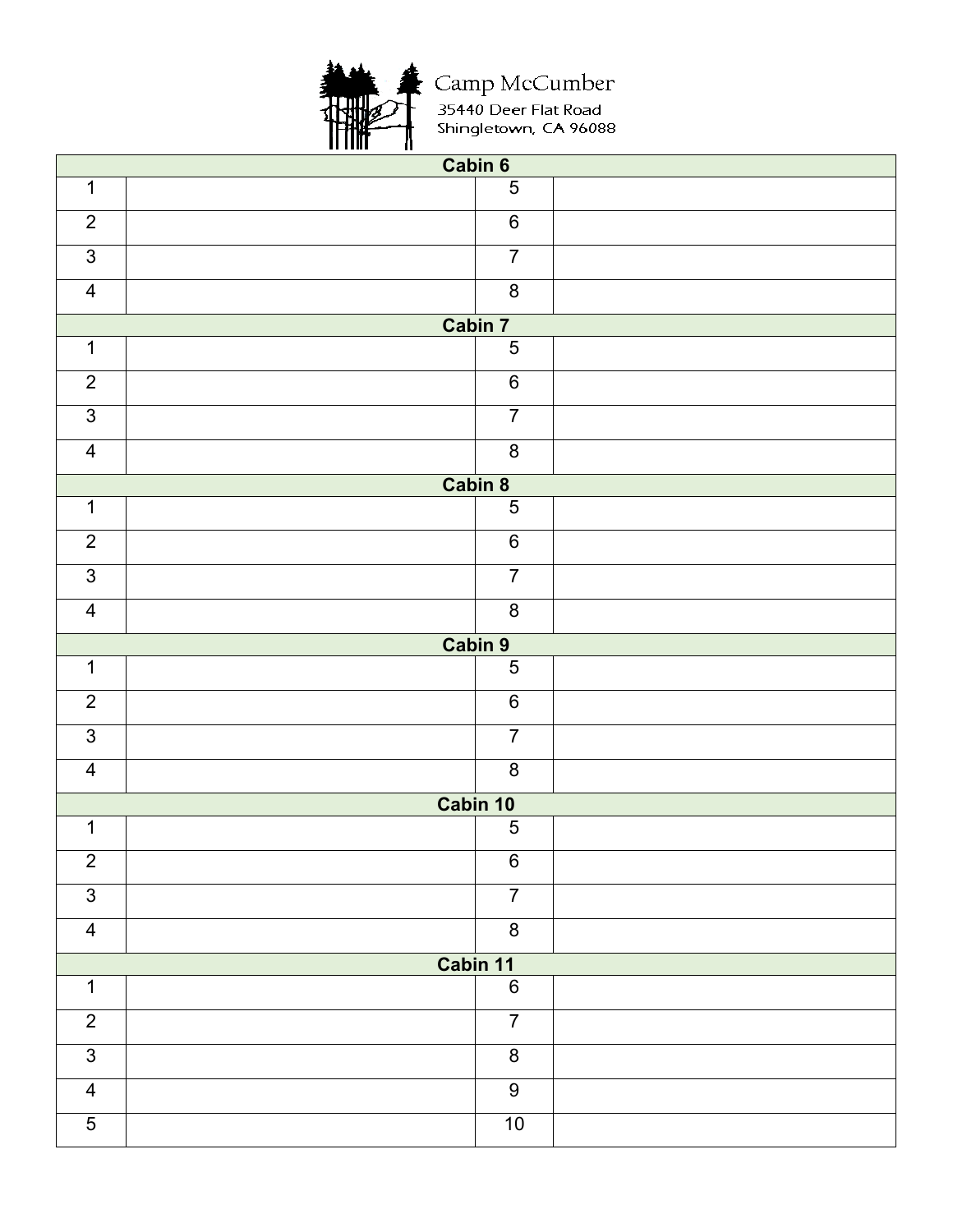

Camp McCumber<br>35440 Deer Flat Road<br>Shingletown, CA 96088

| Cabin 12                |                  |  |  |
|-------------------------|------------------|--|--|
| $\mathbf 1$             | $\overline{6}$   |  |  |
| $\overline{2}$          | $\overline{7}$   |  |  |
| $\sqrt{3}$              | $\bf 8$          |  |  |
| $\overline{4}$          | $\overline{9}$   |  |  |
| $\overline{5}$          | 10               |  |  |
|                         | Cabin 13         |  |  |
| $\mathbf 1$             | $\overline{6}$   |  |  |
| $\overline{2}$          | $\overline{7}$   |  |  |
| $\overline{3}$          | $\bf 8$          |  |  |
| $\overline{4}$          | $\boldsymbol{9}$ |  |  |
| $\overline{5}$          | $10$             |  |  |
|                         | Cabin 14         |  |  |
| $\mathbf 1$             | $\,6\,$          |  |  |
| $\overline{2}$          | $\overline{7}$   |  |  |
| $\overline{3}$          | $\bf 8$          |  |  |
| $\overline{4}$          | $\overline{9}$   |  |  |
| $\overline{5}$          | $10$             |  |  |
|                         | Cabin 15a        |  |  |
| $\mathbf{1}$            | $\overline{5}$   |  |  |
| $\overline{2}$          | $\,6$            |  |  |
| $\overline{3}$          | $\overline{7}$   |  |  |
| $\overline{4}$          | $\bf 8$          |  |  |
| Cabin 15b               |                  |  |  |
| $\mathbf 1$             | $\overline{5}$   |  |  |
| $\overline{2}$          | $\overline{6}$   |  |  |
| $\overline{3}$          | $\overline{7}$   |  |  |
| $\overline{\mathbf{4}}$ | $\bf 8$          |  |  |